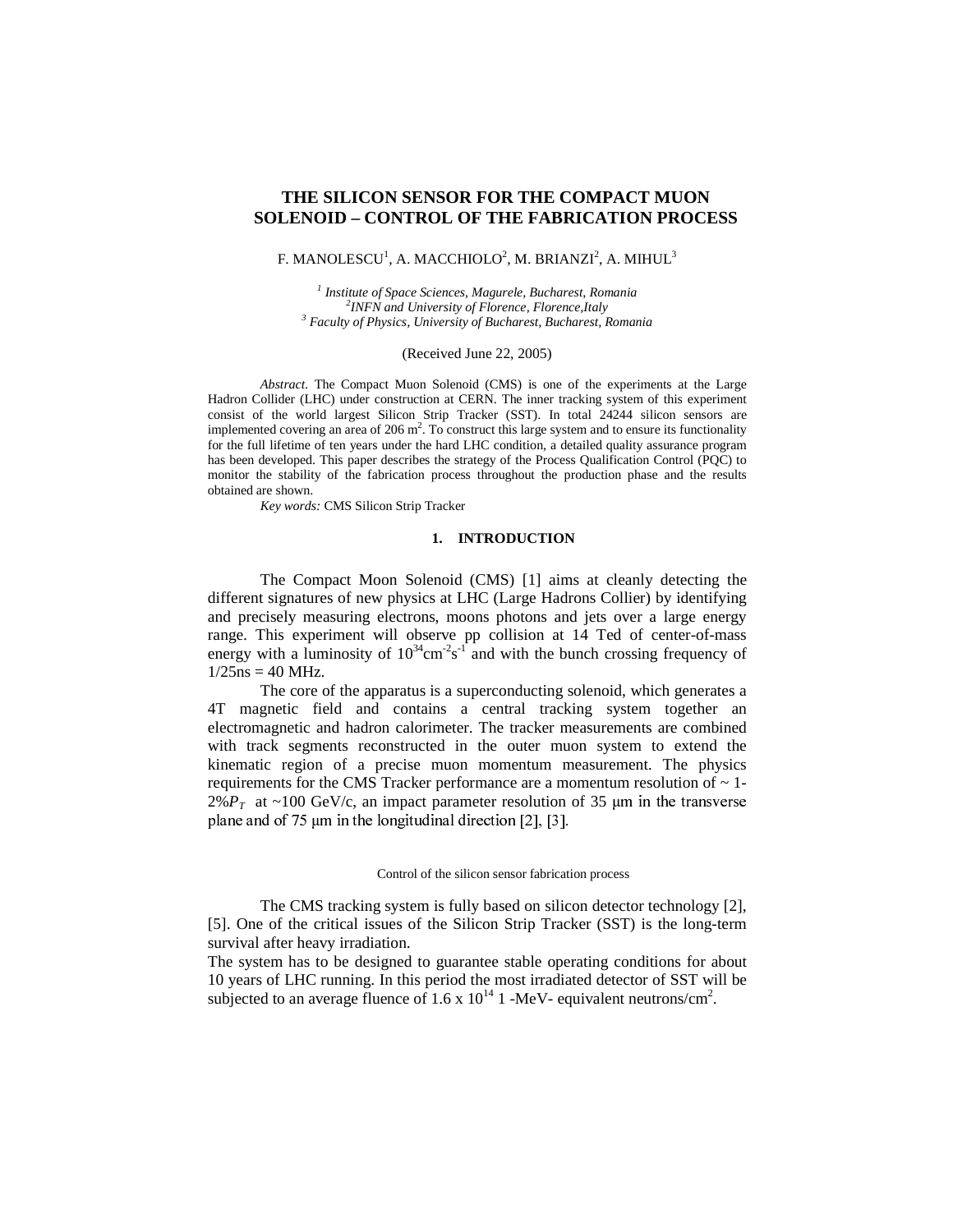# **1. TRACKER LAYOUT**

The natural coordinate frame used to describe the CMS detector geometry is a right-handed system with the *x*-axis pointing to the centre of the LHC ring, the *z-axis* coincident with the CMS cylinder axis and the *y* axis directed upward along the vertical. The cylindrical symmetry of CMS design drives to use a pseudoangular reference frame given by  $r$ , the distance from the *z*-axis,  $\Phi$ , the azimuthal coordinate with respect to the *x*-axis, and  $\eta$ , the pseudo-rapidity.

The CMS tracker consists of ten barrel layers, plus two sets of nine endcap disks, altogether covering a pseudorapidity range of  $|\eta| \le 2.5$ . The layout is shown in Fig. 1. Four inner barrel layers (TIB) are assembled in shells complemented by two inner endcaps each composed of three small disks (TID). The outer barrel structure (TOB) consists of six concentric layers closing the tracker towards the calorimeter. The endcap modules (TEC) are mounted in seven rings on nine disks per each side consisting of sectors.



Fig.1 – Sketch of the tracker layout – one quarter longitudinal view

A pixel vertex detector will be mounted further inside of the silicon strip detector.

#### Control of the silicon sensor fabrication process

The complete tracking volume will rest in an inert Nitrogen atmosphere at -10ºC to avoid the effects of reverse annealing.

# **2. SILICON STRIP DETECTOR DESCRIPTION**

The SST is equipped with 24244 single-side micro-strip sensors manufactured using 6'' technology, with the standard planar process, covering an active area of 206 m 2 . The main strategies of CMS to ensure the radiation hardness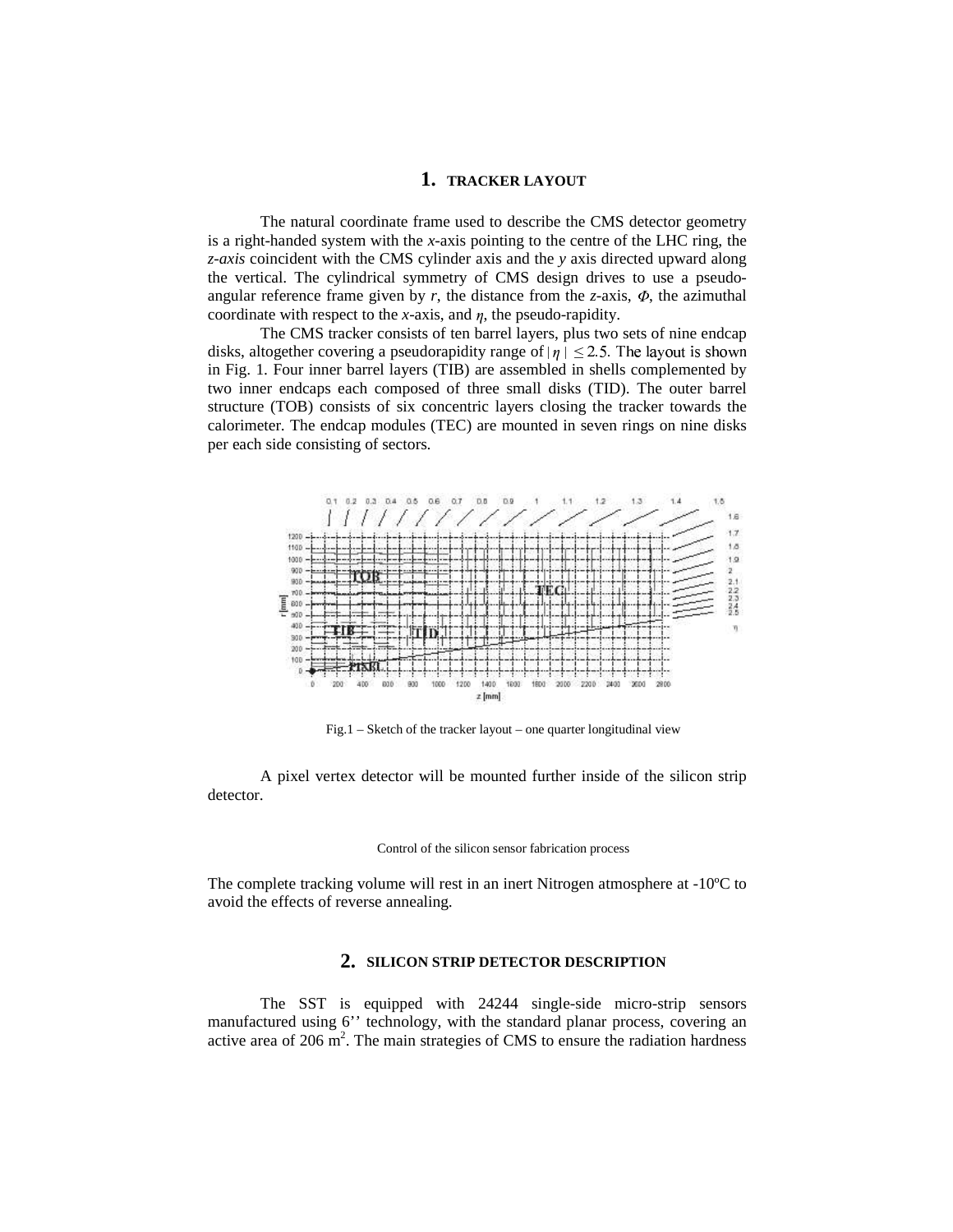of the silicon sensors consist of reducing the surface damage, delaying the bulk type inversion and using stable sensors with respect to high voltage. One single detector is produced from each wafer and the crystal lattice orientation is of <100> type [6].

 $351$  The silicon sensor for the compact muon solenoid  $\mathcal{L}_\mathcal{A}$ 

- 
 ! "#\$%'&)(+\*!,-/.02143!5678:9<;=?>@;:>A3B5>DC-EF9G78IH substrate resistivity in the range 1.5  $\div 3$ , 25 K $\Omega$ cm, and 500 µm for "thick" sensors, with a request resistivity of  $4\div 8$  K $\Omega$ cm. A typical silicon detector is based on ntype bulk material in which a  $p^+$  implantation is used on the front side to define the strip-shaped diode. Once the junction is under reverse bias voltage, all free carriers in the bulk are drained by the electric field. On top of each strip an integrated capacitor is built for signal read-out.

An array of poly-silicon resistors, with a resistance value requested to be  $1.5 \div 0.5$  M $\Omega$ , is used to bias the implanted strips. The resistors connect the bias ring to the corresponding  $p^+$  - implant of the strip through a metallized probe pad (DC pad). Two rows of AC pads are used at the ends of the strips to allow for bonding and testing.

A schematic view of the detector active region is shown in Fig. 2.



Fig. 2 – A schematic view of a detector.

Control of the silicon sensor fabrication process

On the sensor backside, providing an ohmic contact between the bulk and the metal layer, a uniformly metallized  $n^{\dagger}$  layer is implanted. The presence of this highly doped n<sup>+</sup> layer acts as a barrier for minority carriers coming from the depleted bulk.

# **3. CONTROL OF THE FABRICATION PROCESS**

### **4.1 The test structure**

The Process Quality Control (PQC) aims to monitor the stability of the sensor fabrication process throughout the production and to identify any problem as soon as possible. For this reasons, the wafer hosts additional devices beyond the main detector. The percentage of wafers tested is 5% of the total number and at least one wafer per sensor batch is analyzed.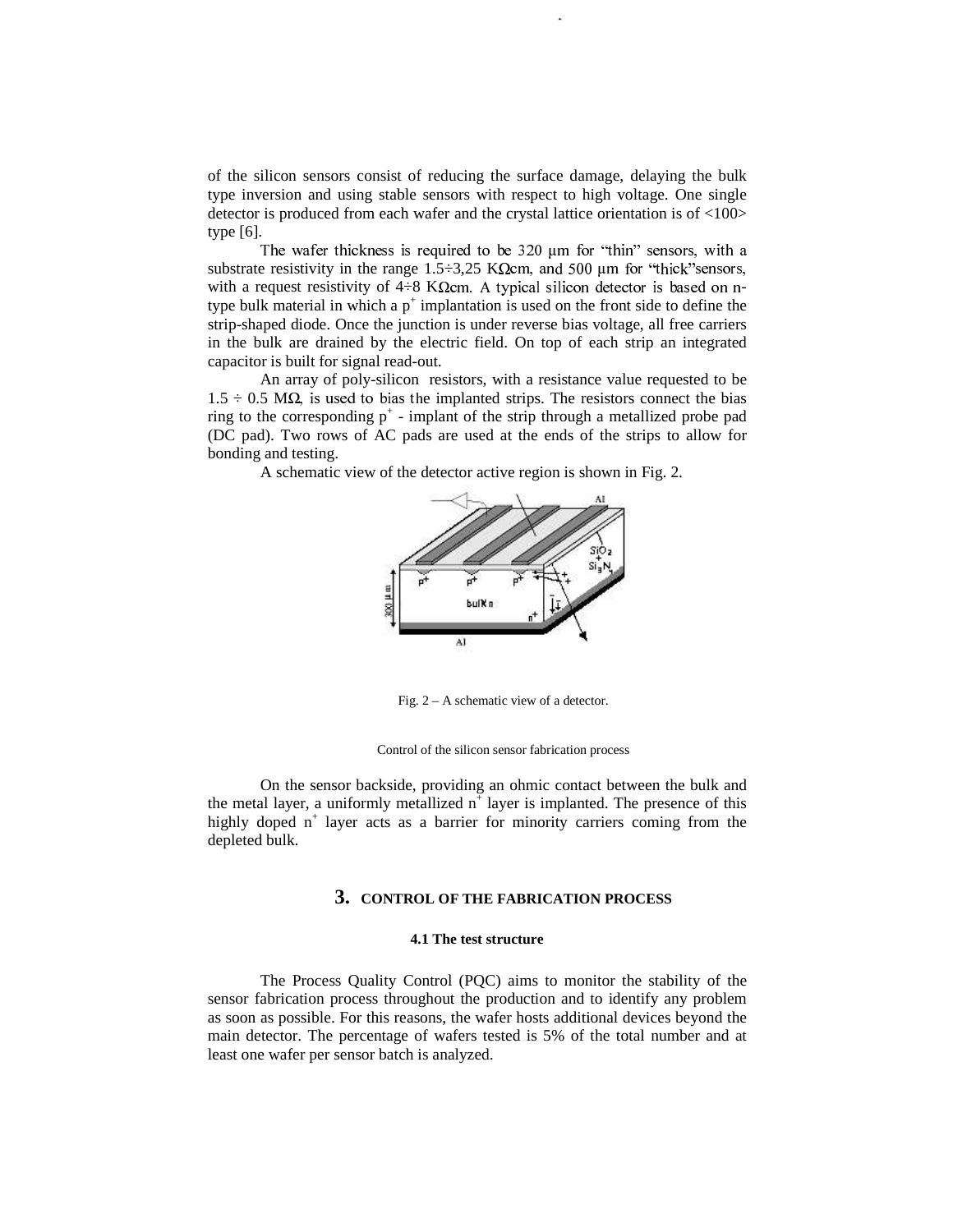A standard set of nine structures, called half-moon, is placed inside the fiducial region and it is shown in Fig.3.



Fig.3 – The standard test structure.

The design is identical for all sensor geometries and from left to right it is composed of:

- Ts-Cap, a device used to analyse the quality of the dielectric, measuring its breakdown voltage and the capacitance value. This device is an array of 26 AC coupled strips characterized by the same dielectric composition of the main sensor but with a direct connection to the bias ring, without polysilicon resistors.
- Sheet, a device composed by nine superficial structures, used to measure sheet resistance: three implant strips, three aluminum strips, three polysilicon resistors, all lying directly on the n-doped bulk.

Control of the silicon sensor fabrication process

- GCD, used to study the quality of the silicon-oxide interface through the measurement of the surface current. This structure hosts a square Gate Controlled Diode (GCD) and it is composed by a comb shaped MOS intertwined with a comb made of  $p^+$  implanted strips.
- Cap-IS-AC (Inter-strip Capacitance AC) is a device built of a set of nine strips with the same structure of the main sensor. This structure is used to measure the inter-strip capacitance between the central strip in the group of nine, and the two neighboring ones. The three external strips on each side are connected together their metallization, to stimulate the effect on the capacitance of the strips beyond the first neighbors, in order to minimize the number of connections.
- The mini-sensor, is a small-size replica of the main sensor. It is a waatawa dheedaha aan ah dhamaa ah amad ah illi uga laa value is an average among the pitches of the different sensor geometries characterizing the SST. A second row of pads is displaced by 2 mm with respect to the bias-ring, in order to perform bonding tests.
- Cap-IS-DC (Inter-strip Capacitance DC) is aimed to measure the inter-strip resistance. This device has a similar structure to Cap-IS-AC, except for the fact that the strips are not connected to the bias ring, either directly or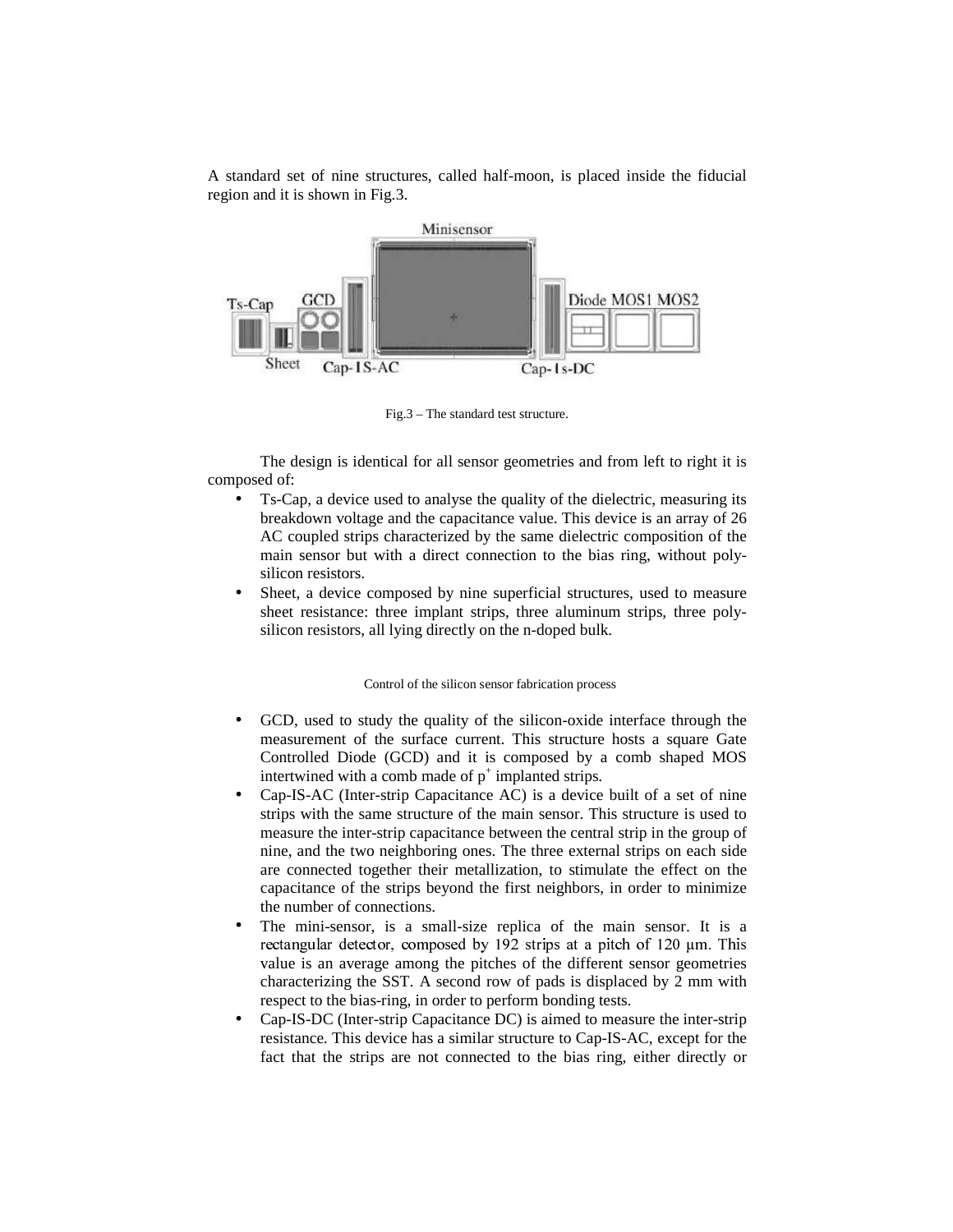through a bias resistor. In addition, the capacitor dielectric layer is missing in the strips and the  $p^+$  implant can be contacted all over their length.

• Diode, a simple square diode, of area  $0.24 \text{ cm}^2$ , surrounded by a guard ring is designed to measure the depletion voltage.

 $353$  The silicon sensor for the compact muon solenoid  $\mathcal{L}_\mathcal{S}$ 

The MOS device is designed to measure the oxide thickness and the flat band voltage value. This structure with the dielectric composition corresponding to the thick oxide layer present in the inter-strip region of the main detector has a gate area of  $0.24 \text{ cm}^2$ .

## **4.2 The instrumental set-up**

The Process Qualification tests are performed in three laboratories, Florence, Strasbourg and Vienna, in the controlled environment of the clean room. The three centers have similar equipment and this has allowed us to develop a common setup for the measurements. The schematic of the common set-up is shown in Fig. 4.

The standard test structure is placed in a probe-station where all the nine structures are contacted by a probe card produced by Mesatronic (France) in collaboration with the PQC laboratories.

The 40 channels of the probe-card are connected via a Keithley 7002 switching matrix system to the measuring instruments.



Control of the silicon sensor fabrication process

Fig.4 – Schematic of the common instrumental set-up.

This system hosts a first multiplexing layer of four 10x1 K7154 modules and a second layer built of 4x5 K7153 module. The nine measurements require a DC voltage source that supplies at least 700 V, a second voltage source up to 20 V, a pico-amperometer and a capacimeter. A PC running a National Instrument Labview software via the GPIB protocol controls all the instrumentation.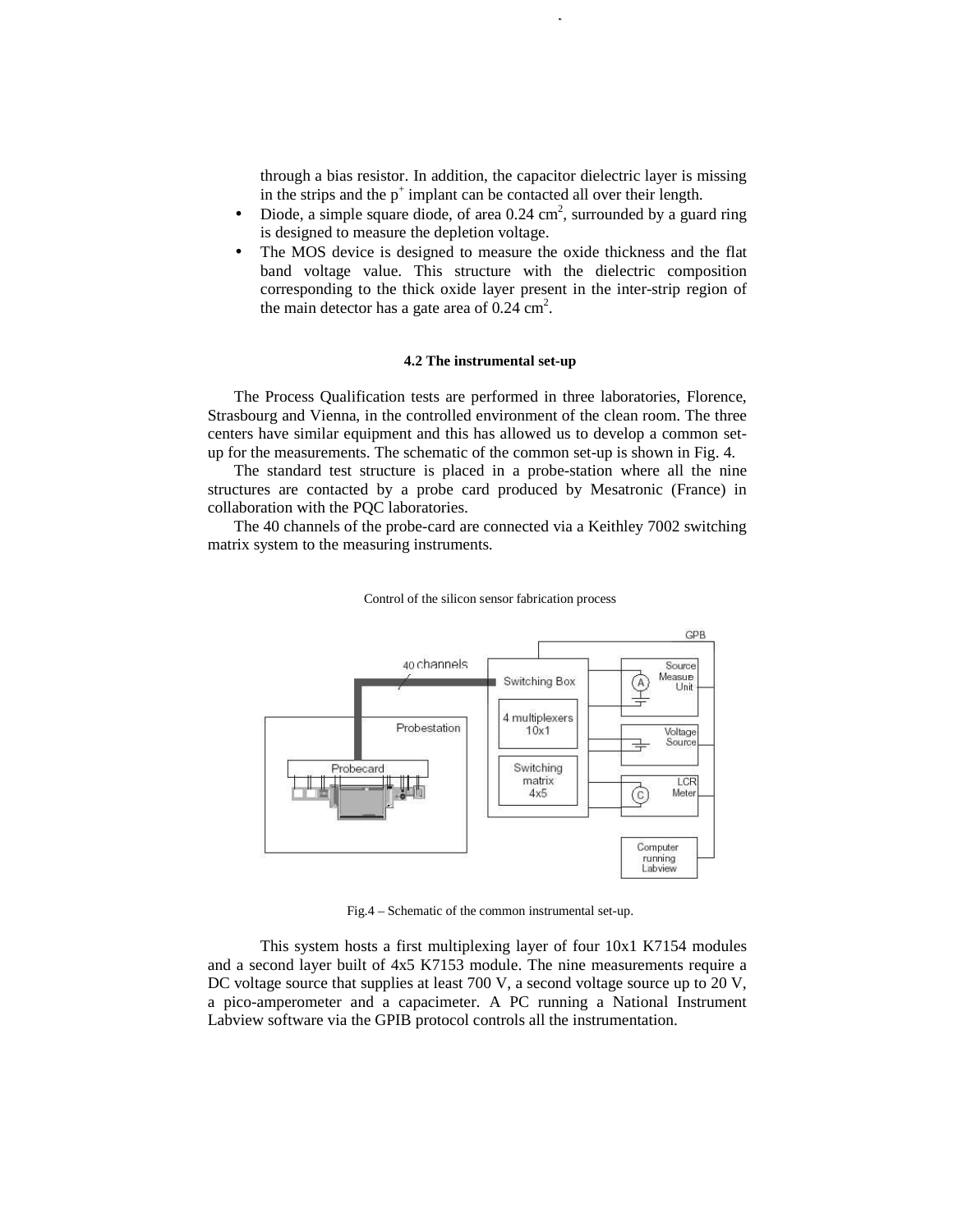The acquisition software, performing in an automatic run, has three components: acquisition, analysis and database interface. When is necessary, the software analyses and fit the data to extract the relevant PQC parameters. This is the case for CV on MOS, CV on diode and IV on gate controlled diode. The basic tool for the analysis is the linear fit, which is used to find kinks between different linear regions. At the end for each measurement a flag is set to indicate the positive or negative outcome of the test. The results are summarized in a XML file, ready to be inserted in the CMS Tracker construction database.

# **4. RESULTS OBTAINED BY THE PQC**

In this section a selection of the results obtained with the test structure corresponding of the sensor batches delivered so far is presented. At the time of this report the number of wafers that have been tested in the PQC is around 3840.

An important parameter monitored by the PQC regard the resistivity of the aluminum.

### Control of the silicon sensor fabrication process

The resistance of the aluminum layer deposited on top of the strips is a parameter that contributes to the input noise seen by the front-end electronics.

This measurement is performed on the device called sheet which consist of nine sheet structures used to measure the resistivity of the aluminum layer, of the p + implant and of the polysilicon resistors. All nine structures have individual contacts at the bottom of the device, whereas the other side is connected to the common bias ring. The resistivity of the aluminum is estimated with the first set of three strips, containing 50, 20 and 10  $\mu$ m wide strips of the same length. The measured resistance scales with the length and the inverse of the width.

The specific resistivity  $\rho$ /sq. in [ $\Omega$ /sq.] can be calculated using the equation 1, knowing the ratio of width to length w/l and the contact resistance of the measurement set-up  $R_0$ .

$$
\rho / sq. = (R - R_0) \cdot w / 1 \tag{1}
$$

At the beginning of production the surface resistivity was exceeding our specifications ( $\rho_{AI}$ <30 m  $\Omega$  square). I his problem has been solved with an increase #?5.#?&`in the aluminum implant depth from  $1.2$  to  $2.0 \mu m$ . The results obtained are shown in Fig. 5.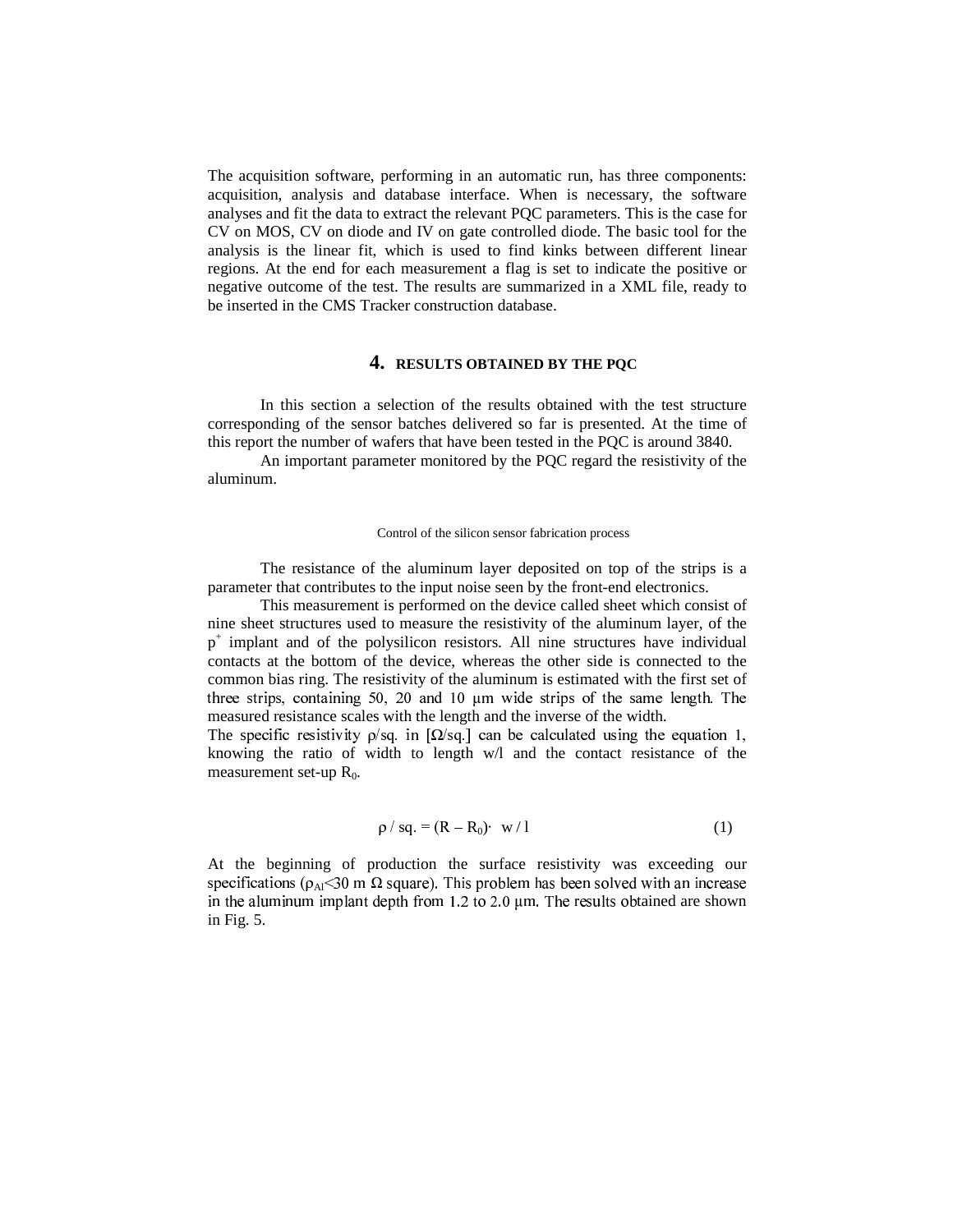

 $3555$  The silicon sensor for the compact muon solenoid  $\mathcal{L}_\mathcal{S}$ 

Fig.5 – Distribution of the aluminum resistivity measured on 3840 test structures.

Other important parameters monitored by PQC regard the depletion voltage and the wafer bulk resistivity. The CMS Tracker request to have a depletion voltage below 400 V after 10 LHC years leads to the following requirements on the bulk resistivity measured through a CV curve at 100 KHz on -  ! "#%\$'&%(\*),+.-0/#1),+2+2#3\$4-0\$653&37#%\$85%+29;:<>=?A@B?4C<>=!D!EF"#%\$'&%( in the outer tracker.

### Control of the silicon sensor fabrication process

The silicon bulk is biased by a voltage varied between 0 and 300 V, where the capacitance is measured at steps of 5 V. Two linear fits are applied to the  $1/C<sup>2</sup>$ curve as a function of the applied voltage. The depletion voltage corresponds to the intersection of the two linear regions (see Fig. 6).



Fig.6 – The function  $1/C^2$  (V) with linear fits to determine the depletion voltage.

The results obtained are shown in Fig. 7.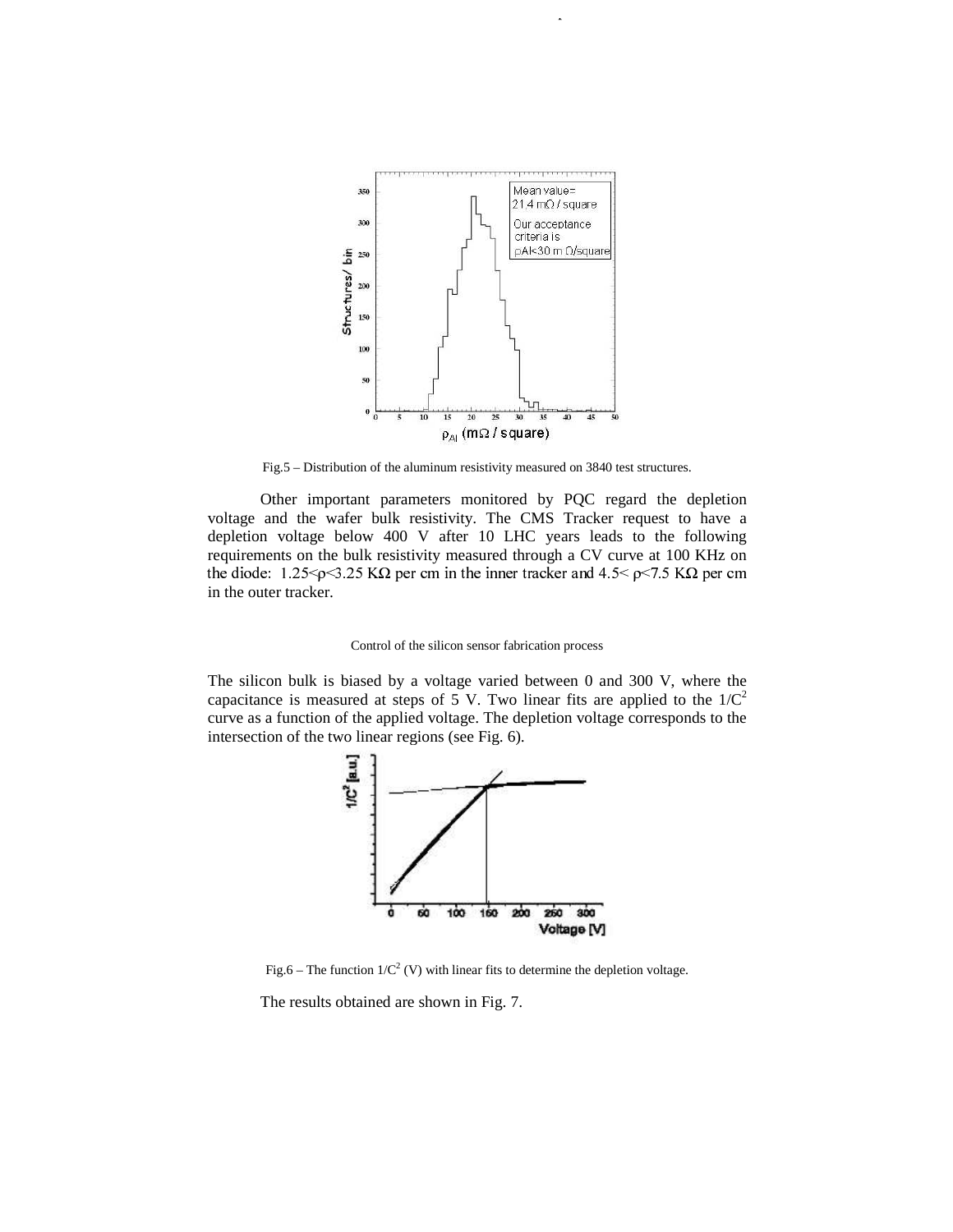

Fig.7. – Distribution of the depletion voltage measured on 3840 test structures.

Because of geometrical reasons, the depletion voltage measured with these structures differs to a sensor with the same size but segmented strips [7]. Thus, comparing the depletion voltages of the sensor and the test structure, one has to take this geometric factor into account (approx.  $V_{\text{depl (Sensor)}} \approx 1.35 \cdot V_{\text{depl (Diode)}}$ ) for the sensors used in the inner tracker (IB2) (see Fig 8).

Control of the silicon sensor fabrication process



Fig. 8 – The difference between the depletion voltages measured on the sensor and on the test structure (IB2 geometries)